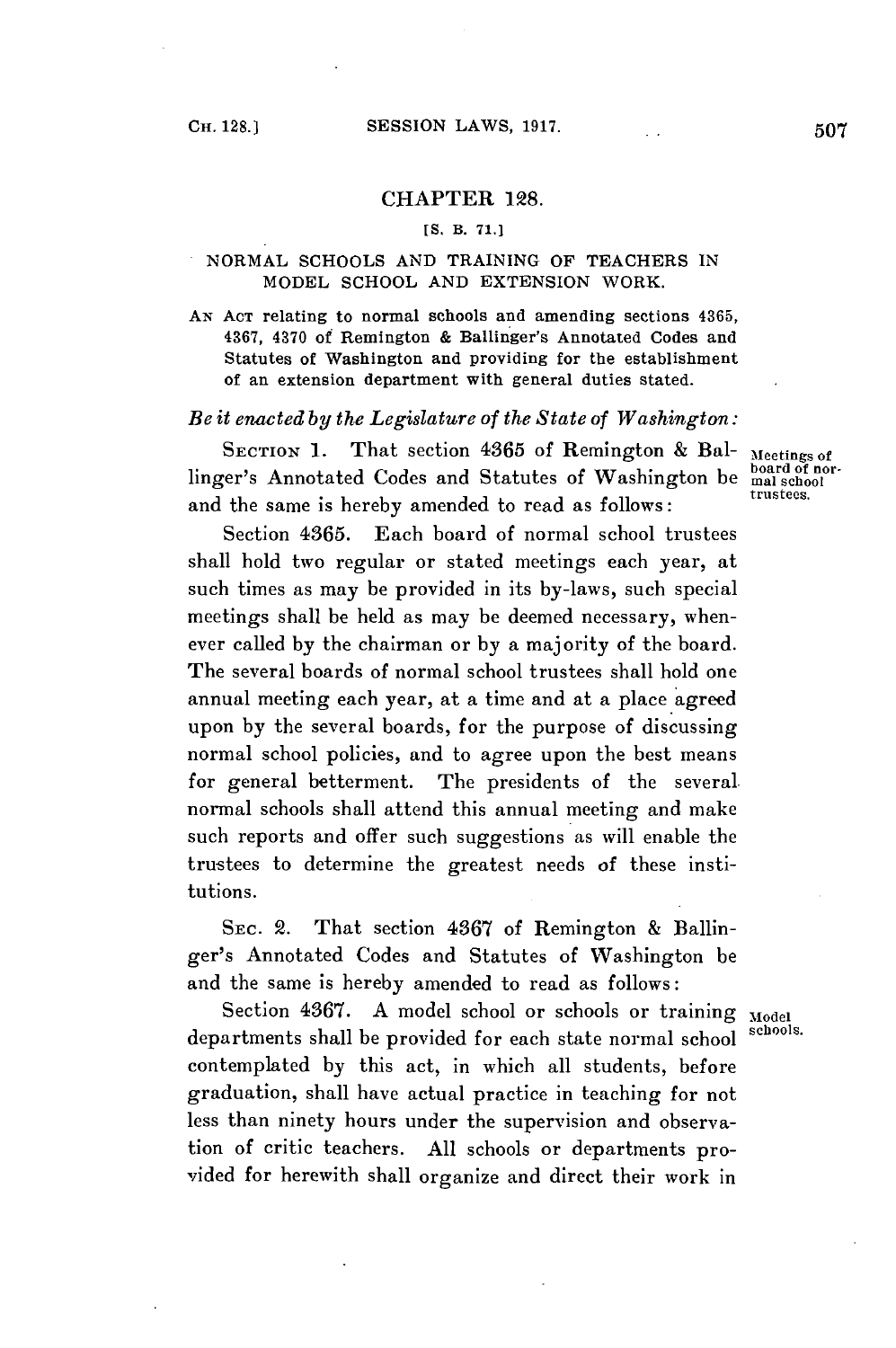**508 SESSION** LAWS, **1917.** [Cu. **128.**

such a manner as shall be in harmony with public school needs.

SEC. **3.** That section 4370 of Remington **&** Ballinger's Annotated Codes and Statutes of Washington be and the same is hereby amended to read as follows:

**Report of** Section 4370. Annually, on or before the date for reporting the school attendance of the school district in which said model school or training department is situated, for the purpose of taxation for the support of the common schools, the board of trustees of each such normal school having supervision over the same shall file with the board of the school district, in which such model school or training department is situated, a report showing the number of common school pupils at each such model school or training department during the school year last passed, and the period of their attendance in the same form that reports of public schools are made. The clerk of the school district shall, in reporting the attendance in said school district, segregate the attendance at said model school or training department, from the attendance in the other schools of said district: *Provided,* The attendance shall be credited to the school district in which the pupil resides.

> SEC. 4. That section 4372 of Remington **&** Ballinger's Annotated Codes and Statutes of Washington be and the same is hereby amended to read as follows:

**Crtincates** Section 4372. Every certificate and diploma issued by a normal school shall be signed by the chairman of the board of trustees, **by** the president of the normal school **issuing same,** and shall be countersigned **by** the state superintendent of public instruction and sealed with the state seal. Every certificate and diploma shall specifically state what course of study the holder has completed, for what length of time certificate or diploma is valid in the schools of the state, and there shall be appended a statement of subjects showing academic and professional **training.**

**Extension**<br>department SEC. 5. In order to assist teachers who are now in<br>forteachers. **for teachers.** the service and candidates for certificates to meet the new

**attendance** schools.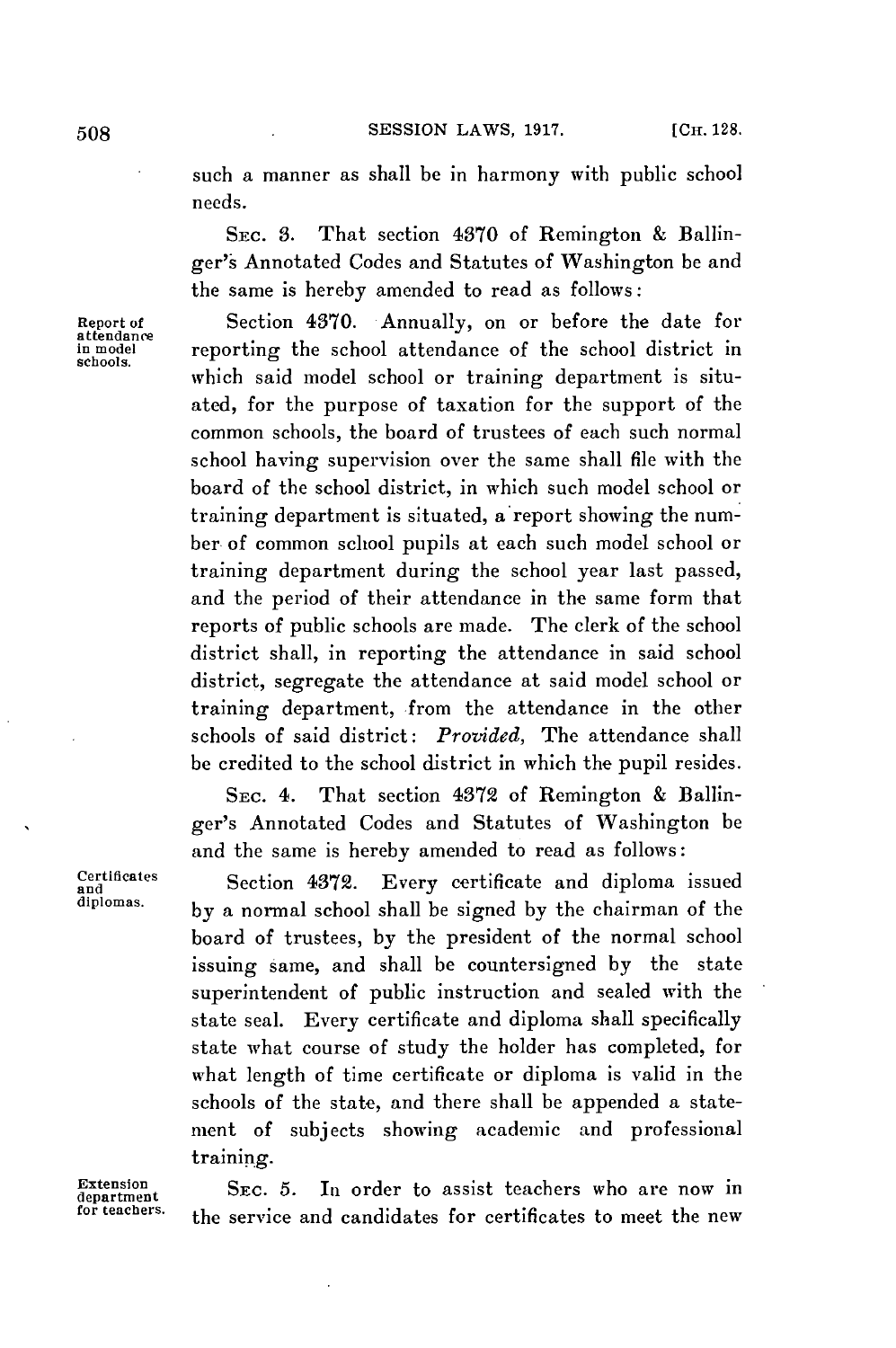requirements in education without undue hardship, each normal school shall establish and maintain an extension department. The work of the department shall be planned in a manner to supplement the previous training of teachers in service in the state, and the subject matter studied shall comprise the usual subjects included in the normal school curriculum.

In order to prevent overlapping of territory in con- Districting nection with this extension work, the state board of education shall district the state making a definite assignment of territory to each institution. The head of the extension department of each normal school after being assigned specific territory shall co-operate with the several county superintendents or educational executive officers of the several counties in planning the work for each year which shall be set forth in writing, a copy to be retained **by** each and a copy forwarded to the state superintendent of public instruction.

At the close of the year, a report of the work shall be **Reports** of made jointly **by** the extension department and the county work. superintendent. **A** copy of the same is to be **filed** with the normal school having charge of the work and a copy to the state superintendent of public instruction.

When agreed to by the county superintendent and ap- Substitution proved **by** the state superintendent of public instruction, **work.** extension work may be accepted from teachers of any county in lieu of the regular teachers' institute work, when the actual recitation periods equal the number of hours included in the three days' institute session.

When any county adopts the above plan in lieu of the Institute regular institute session, all moneys accumulated in the appropriated regular institute fund and that appropriated to this fund in accordance with the regular provisions of law may be expended **by** the county superintendent of said county to promote the extension work in connection with the course.

state for work.